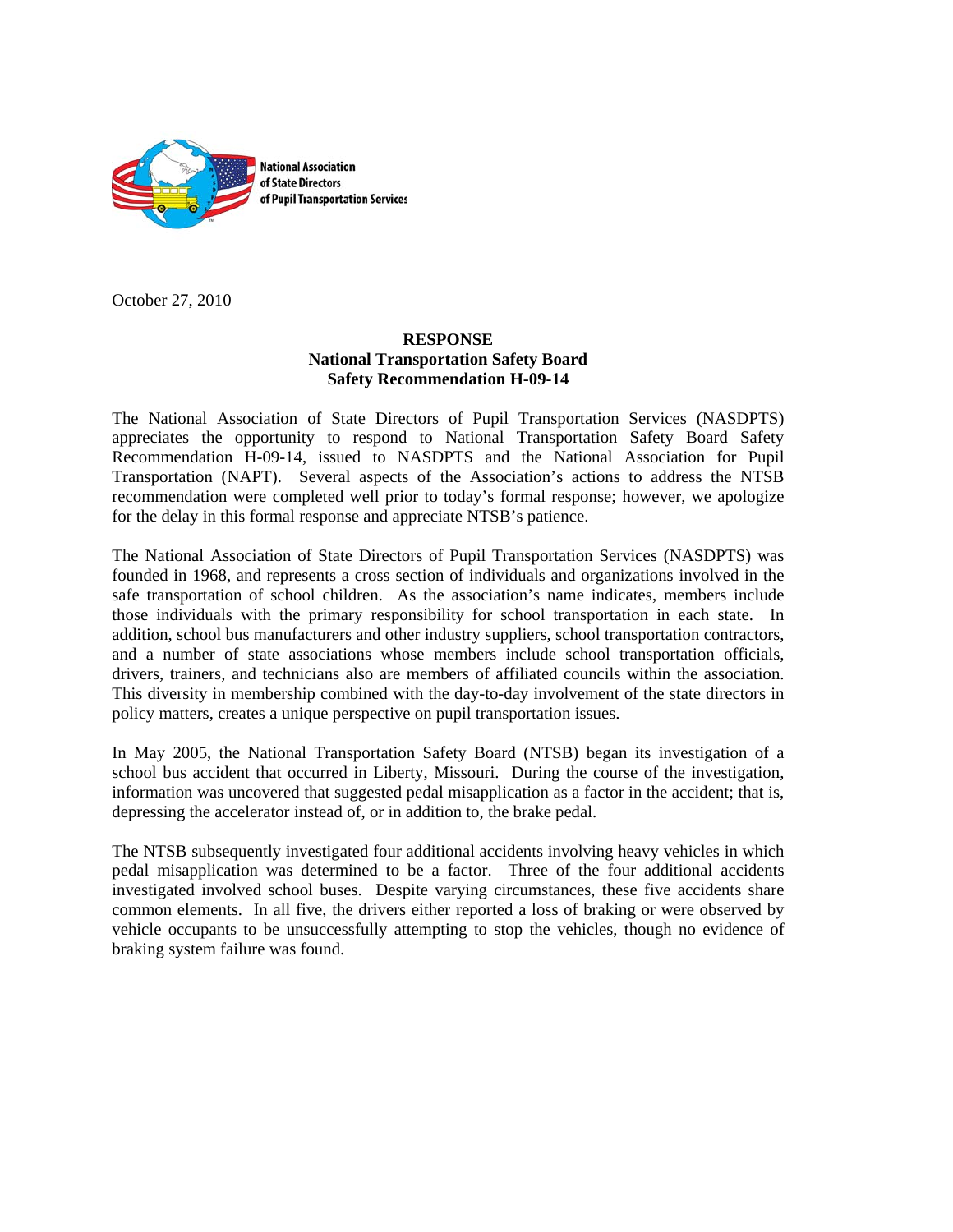NASDPTS Response to National Transportation Safety Board Safety Recommendation H-09-14 October 27, 2010 Page two

As a result of the investigation of the five accidents covered in the Special Investigation Report (SIR) NTSB/SIR-09/02, *Pedal Misapplication in Heavy Vehicles*, the NTSB made the following recommendation to NASDPTS and NAPT:

Advise your members - through your newsletters, website and conferences – of the following safety issues: (1) the risk of pedal misapplication and the need to educate school bus drivers about such incidents, and the need to develop and implement plans to ensure that school bus drivers undergo annual refamiliarization training on all bus types that they might drive; and (2) the risk of unintended acceleration during loading and unloading activities, as exemplified by the Falls Township, Pennsylvania accident on January 12, 2007; and suggest possible mitigation strategies, such as installing bollards or starting buses only after loading is complete. (H-09-14)

NASDPTS is pleased to report that it has supported NTSB Safety Recommendation H-09-14 by taking the following actions:

- Advised NASDPTS membership in a September 1, 2009 email of the NTSB Board meeting on pedal misapplication in heavy vehicles and encouraged participation (email attached).
- Advised NASDPTS membership in a September 2, 2009 email of the general nature of the NTSB Safety Recommendations and included attachments of the NTSB press release and the NTSB synopsis of the Pedal Misapplication SIR (email, press release and SIR synopsis attached).
- As follow-up, NASDPTS will advise its membership of NTSB Safety Recommendation H-09-14 in a NASDPTS Guidance Document that will summarize the issue and include a copy of Safety Recommendation H-09-14.
- The Guidance Document to members and all related documents will be posted on the NASDPTS website; all members will be notified and encouraged to distribute the guidance within their states and student transportation associations.
- We invited NTSB to attend the annual NASDPTS conference, November 1, 2009, and present a report on NTSB activities to include the NTSB/SIR-09/02, *Pedal Misapplication in Heavy Vehicles,* and the resulting Safety Recommendations. Dennis Collins, NTSB Investigator, made the presentation to NASDPTS membership. Dwight Foster of NTSB will again report to NASDPTS members on this and other issues on October 31, 2010 at the annual NASDPTS conference.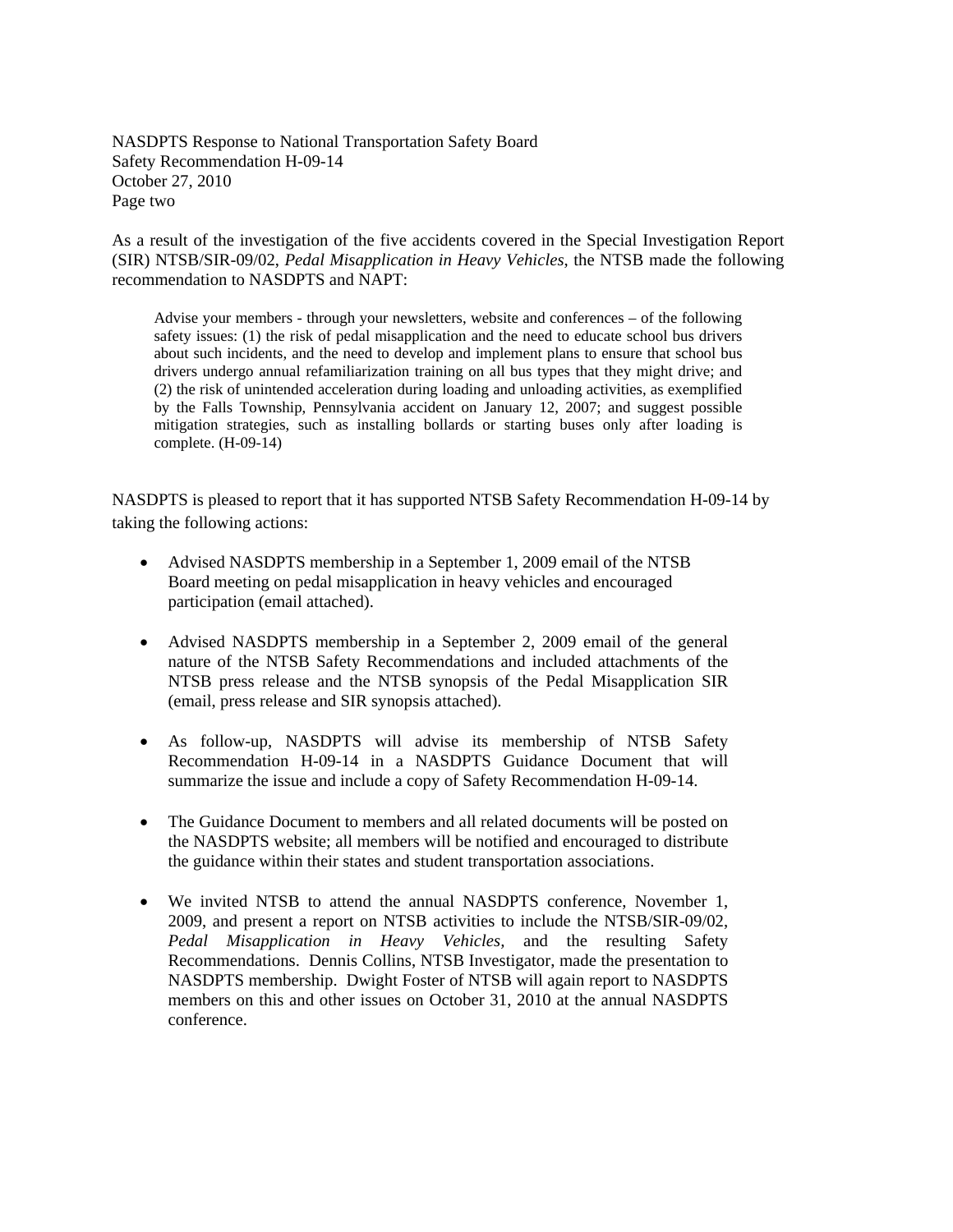NASDPTS Response to National Transportation Safety Board Safety Recommendation H-09-14 October 27, 2010 Page three

In the second part of its Safety Recommendation, NTSB suggested that we advise our members of possible hazard mitigation strategies, such as installing bollards or starting buses only after loading at schools is complete, to reduce the risk of unintended acceleration during loading and unloading activities, as exemplified by the Falls Township, Pennsylvania accident on January 12, 2007. We fully concur and will advise our members about these strategies.

NASDPTS wishes to advise NTSB, however, that in many cases state directors of pupil transportation have no authority or input into improving the design of school facilities or funding such improvements. Consequently, most of our members are not in a position to effect such improvements. NTSB may wish to advise national school facilities and school administration associations directly regarding Safety Recommendation H-09-14. The national association for school facility planners is the Council of Educational Facility Planners International (CEFPI) at www.cefpi.org. We would be happy to assist NTSB by communicating this response directly to CEFPI.

While physical facilities improvements are sometimes not within our purview, our members frequently have more direct involvement in influencing procedures. Many of our members provide guidance to local school districts and administrators to improve their procedures for loading and unloading buses on school campuses. In our Guidance Document and in our publication of this response we will encourage our members to suggest to local school districts and schools that they start buses only after loading is complete. It should be noted that many schools already follow this recommended safety practice.

As a result of the investigation of the five accidents covered in the SIR, NTSB made the following safety recommendations to the National Highway Traffic Safety Administration (NHTSA):

Require the installation of brake transmission shift interlock systems or equivalent in newly manufactured heavy vehicles with automatic transmissions and other transmissions susceptible to unintended acceleration associated with pedal misapplication when starting from a parked position. (H-09-11)

Analyze pedal configurations in heavy vehicles, including innovative designs, to determine the effect of pedal design on the driving task, examining-among other thingspedal error, reaction time, and driver acceptance and driver adaptation. (H-09-12)

Once the analysis of pedal configurations requested in Safety Recommendation [2] is complete, publish pedal design guidelines for designers and manufacturers. (H-09-13)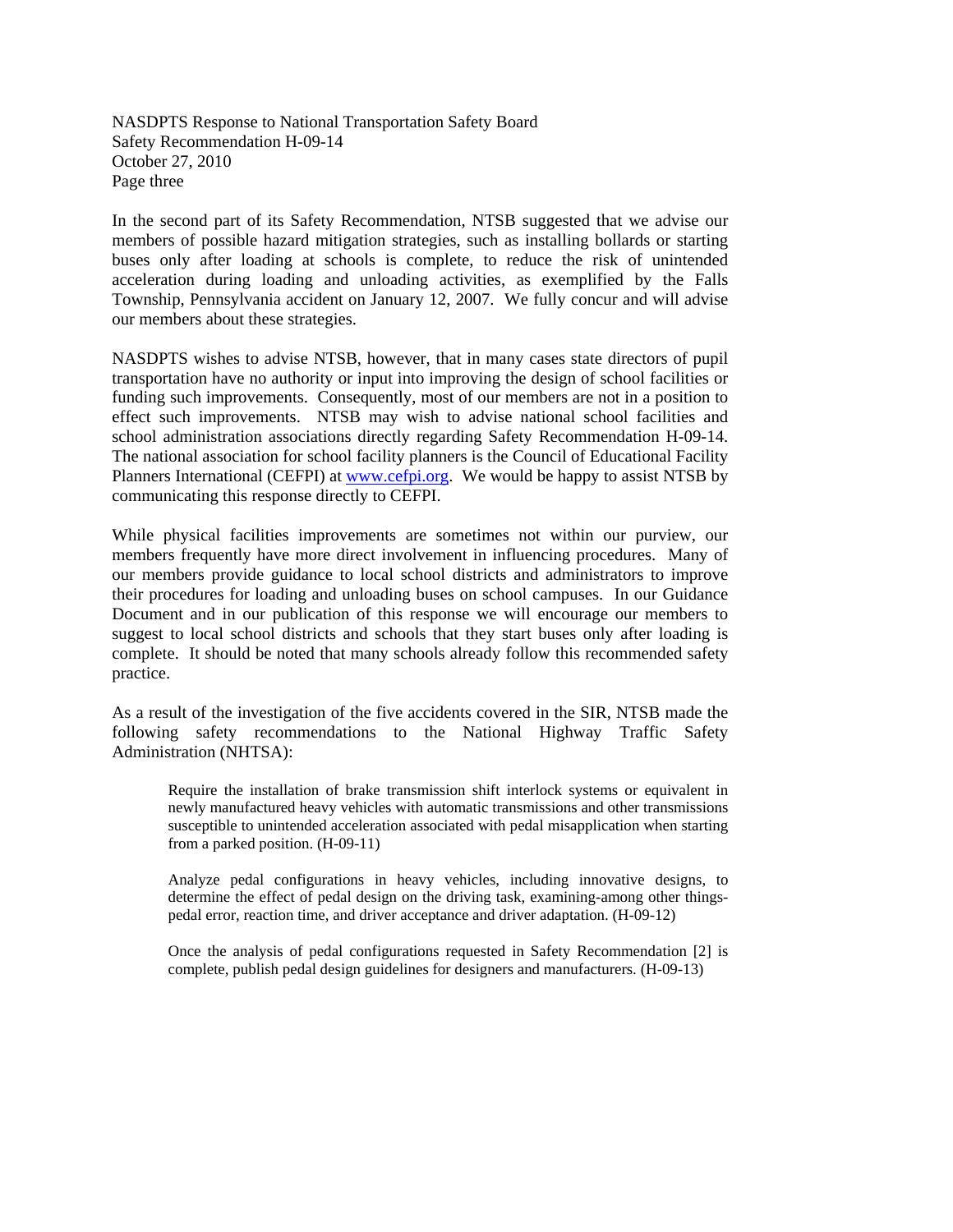NASDPTS Response to National Transportation Safety Board Safety Recommendation H-09-14 October 27, 2010 Page four

Additionally, NTSB reiterated and reclassified Safety Recommendations H-99-53 and - 54, as "open-unacceptable response." Recommendation H-09-53 to NHTSA required that all school buses and motorcoaches manufactured after January 1, 2003 be equipped with on-board recording systems that record specifically defined vehicle parameters. The on-board recording system should record data at an acceptable sampling rate and be capable of preserving data in the event of a crash or electrical power loss. The on-board recording system should be mounted to the bus body, not the chassis.

NASDPTS supports these Safety Recommendations made to NHTSA and the reiteration and reclassification of Safety Recommendations H-99-53 and -54 as open-unacceptable response. As clarification, we concur with what we believe to be the NTSB's intent that the recommendations should apply only to newly manufactured school buses and other subject vehicles.

NASDPTS has historically and consistently worked closely with the NTSB, NHTSA and other federal agencies in all facets of student transportation safety. The outstanding and well documented safety record of school bus transportation is due to many factors including: Federal Motor Vehicle Safety Standards, commercial driver license (CDL) requirements, investigations and recommendations of the NTSB, diligent state and local driver screening and training practices, and the high level of supervision in loading and unloading areas. Federal agencies and professional associations must continue to take all reasonable actions to maintain and improve school bus safety.

Thank you for the opportunity to respond to the Safety Recommendations resulting from the Highway Safety Investigation Report, *Pedal Misapplication in Heavy Vehicles.* For further information, contact NASDPTS Executive Director, Bob Riley at (970) 871-1784 or ExecDir@nasdpts.org.

Attachments: NASDPTS Email to Members, September 1, 2009 NASDPTS Email to Members, September 2, 2009 Synopsis of NTSB SIR on Pedal Misapplication in Heavy Vehicles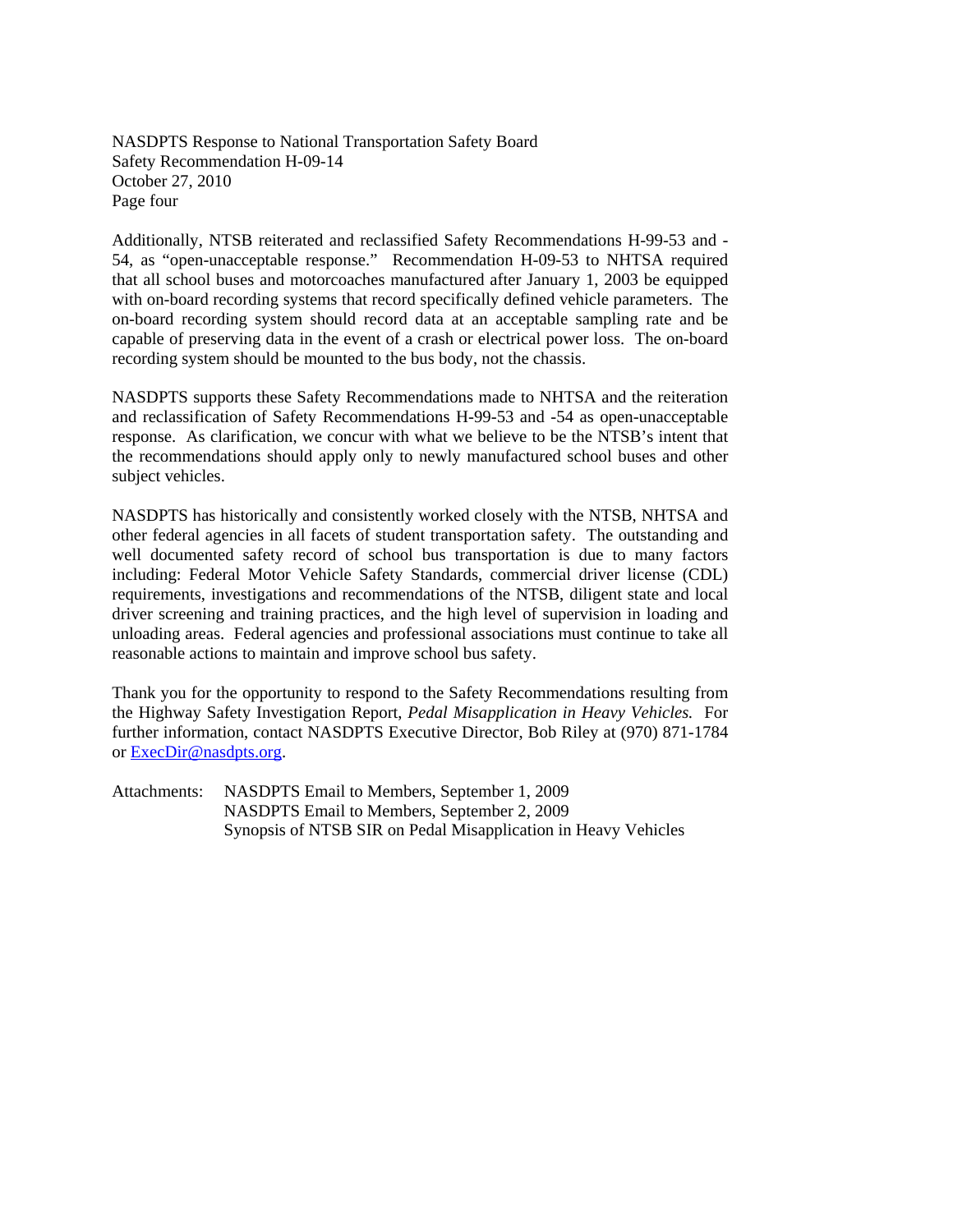September 1, 2009

## TO: All NASDPTS Members

We have just learned that the National Transportation Safety Board (NTSB) is conducting a webcast of its Board meeting today that will include discussion of its investigations, including school bus crashes in which "pedal misapplication" was implicated. That portion of the meeting, according to the webcast notice I just viewed, will resume at 1:00 p.m. EDT. You can get to the webcast of today's Board meeting at: http://www.ntsb.gov/Events/boardmeeting.htm

You may have greatest success by clicking on the Windows Media Player link for today's webcast at the above site, then clicking on "Launch in external player." Thanks to Dwight Foster of NTSB for informing us about this event.

Thanks,

**Charlie** 

Charlie Hood, President, National Association of State Directors of Pupil Transportation Services (NASDPTS)

Director, School Transportation

Florida Department of Education

325 West Gaines Street, #1134

Tallahassee, Florida 32399-0400

(850) 245-9795

Mobile: (850) 519-5485

Fax: (850) 245-9935

Charlie.Hood@fldoe.org

**Learning starts with Transportation**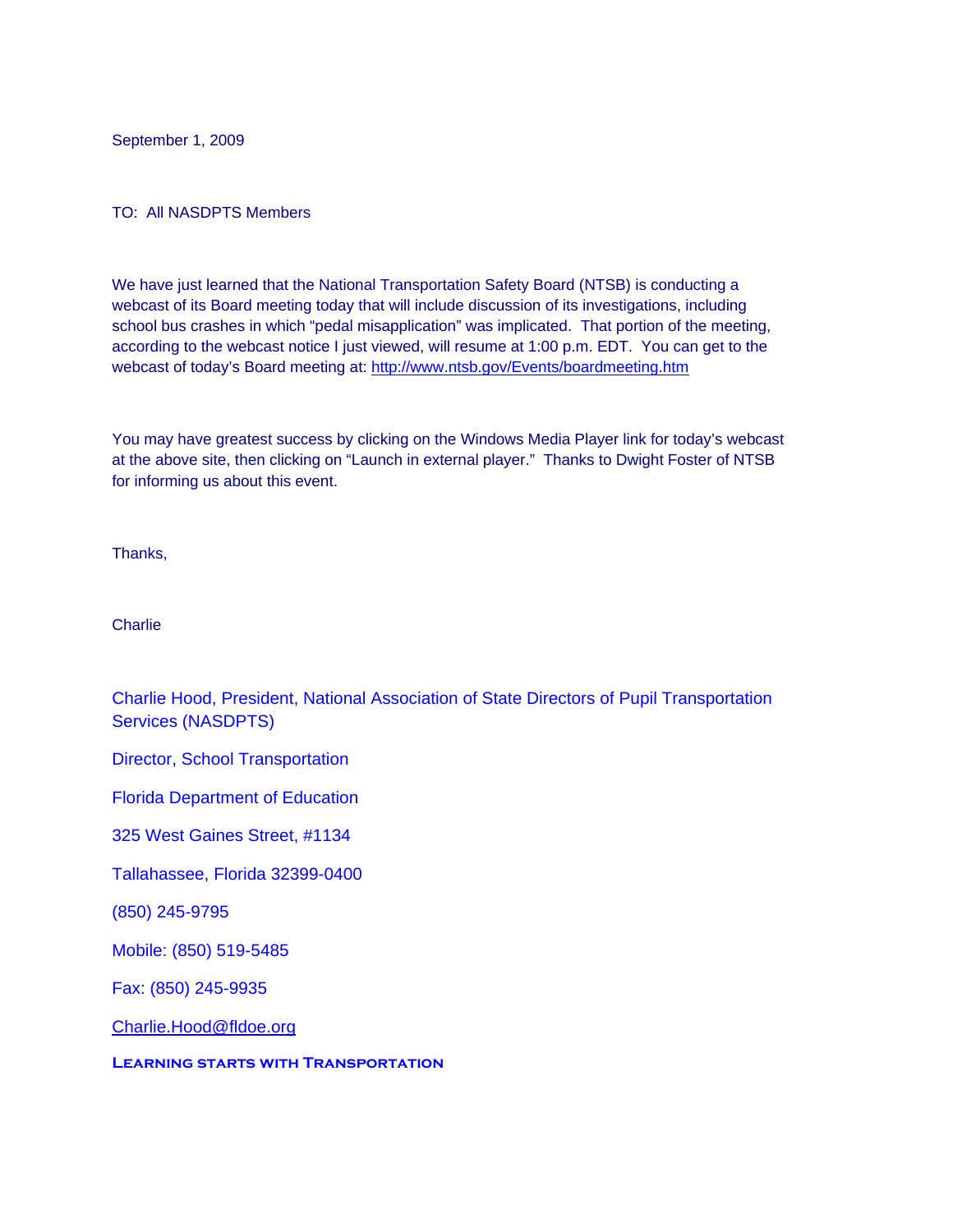September 2, 2009

NASDPTS Members,

I hope that some of you were able to watch the National Transportation Safety Board (NTSB) meeting webcast on Tuesday, September 1. It was obvious from comments made during the webcast that NTSB considers NASDPTS a key player in school bus safety.

NTSB Chairman, Deborah A. P. Hersman spoke positively about the safety record of school buses, while expressing a keen interest in further improvements. She mentioned the unique circumstance that all of the current NTSB Board Members have school age children. Dennis Collins, an NTSB staff member who spoke extensively during the Board meeting, is scheduled to present these and other NTSB findings and recommendations at our annual conference in Louisville in October, a point that was acknowledged by him and Chairman Hersman during the webcast.

The September 1, 2009, NTSB meeting was held to discuss a Highway Special Investigation Report, Pedal Misapplication in Heavy Vehicles (SIR-09/XX). In May, 2005, the NTSB began its investigation of a school bus accident that occurred in Liberty, Missouri. During the course of the investigation, information was uncovered that suggested pedal misapplication as a factor in the accident---that is, depressing the accelerator instead of, or in addition to, the brake pedal. The NTSB subsequently investigated four additional accidents involving heavy vehicles in which pedal misapplication was determined to be a factor. Those accidents included several school bus and transit bus accidents.

The NTSB will issue its final report in a few weeks and it will include recommendations to NASDPTS and NAPT to advise their members through newsletters, websites and conferences of the following safety issues: (1) the risk of pedal misapplication and the need to educate bus drivers about such incidents, and the need to implement plans to ensure that school bus drivers undergo annual refamiliarization training on all bus types that they might drive; and (2) the risk of unintended acceleration during loading and unloading activities and mitigation strategies.

NTSB recommendations to NHTSA will include: (1) require the installation of brake transmission interlock systems in heavy vehicles with automatic transmissions; (2) analyze pedal configurations in heavy vehicles; and (3) publish pedal design guidelines for designers and manufacturers.

Additionally, NTSB will reiterate previously issued Safety Recommendations H-99-53 and -54 which would require on-board recording systems and the development and implementation of industry standards for on-board recording of bus crash data.

NASDPTS will continue to monitor these NTSB recommendations and keep you advised. The NTSB press release follows and a synopsis of the Safety Board's recommendations presented at the NTSB September 1, 2002 meeting is attached.

Bob

\*\*\*\*\*\*\*\*\*\*\*\*\*\*\*\*\*\*\*\*\*\*\*\*\*\*\*\*\*\*\*\*\*\*\*\*\*\*\*\*\*\*\*\*\*\*\*\*\*\*\*\*\*\*\*\*\*\*\*\* NTSB PRESS RELEASE \*\*\*\*\*\*\*\*\*\*\*\*\*\*\*\*\*\*\*\*\*\*\*\*\*\*\*\*\*\*\*\*\*\*\*\*\*\*\*\*\*\*\*\*\*\*\*\*\*\*\*\*\*\*\*\*\*\*\*\*

National Transportation Safety Board Washington, DC 20594

FOR IMMEDIATE RELEASE: September 1, 2009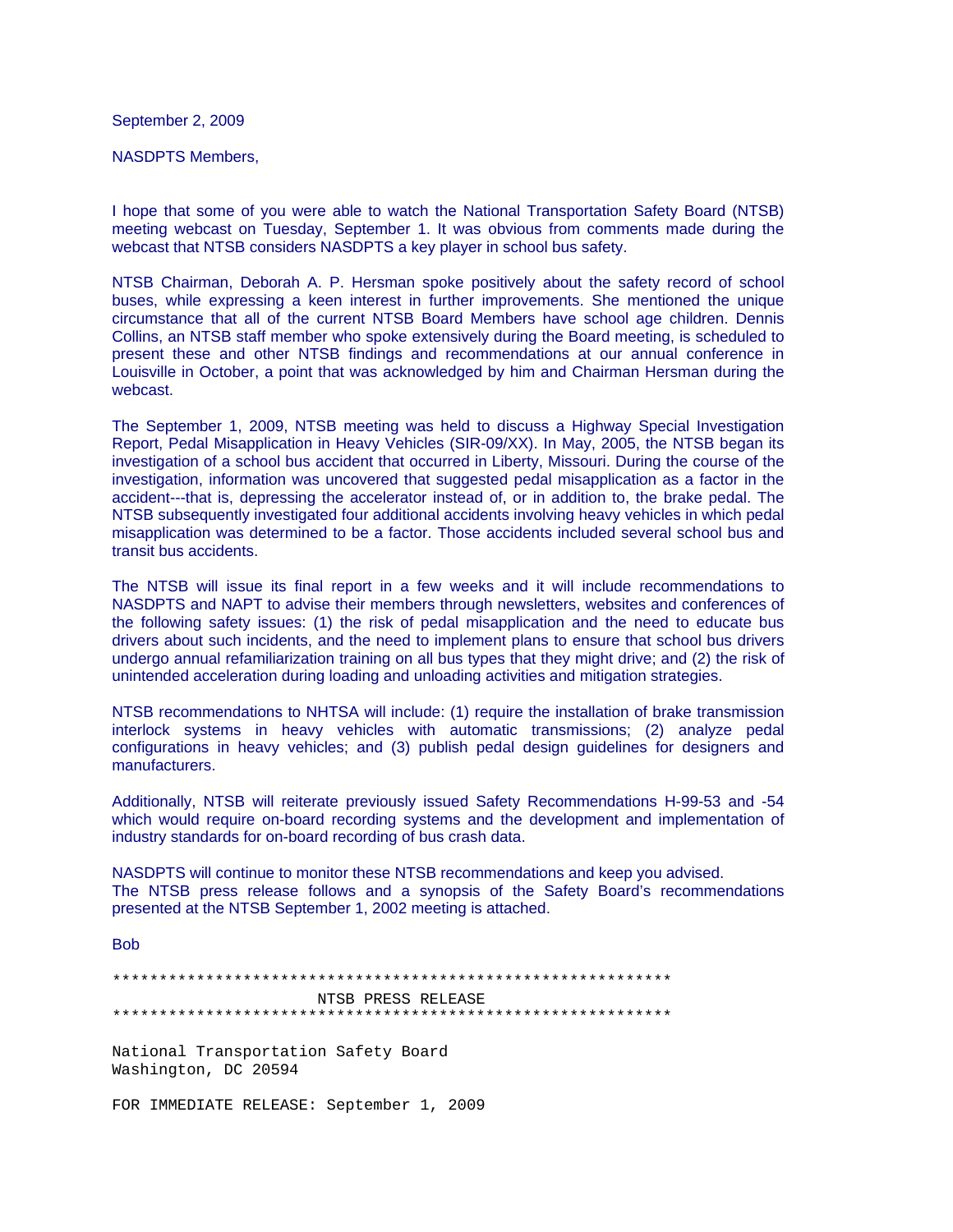## SB-09-48

#### \*\*\*\*\*\*\*\*\*\*\*\*\*\*\*\*\*\*\*\*\*\*\*\*\*\*\*\*\*\*\*\*\*\*\*\*\*\*\*\*\*\*\*\*\*\*\*\*\*\*\*\*\*\*\*\*\*\*\*\*

NTSB CALLS FOR IMPROVED TECHNOLOGY, PEDAL DESIGN TO MINIMIZE RISK OF PEDAL MISAPPLICATION IN HEAVY VEHICLES

### \*\*\*\*\*\*\*\*\*\*\*\*\*\*\*\*\*\*\*\*\*\*\*\*\*\*\*\*\*\*\*\*\*\*\*\*\*\*\*\*\*\*\*\*\*\*\*\*\*\*\*\*\*\*\*\*\*\*\*\*

In a Special Investigation Report (SIR) adopted today, the National Transportation Safety Board concluded that pedal misapplication was a factor in five heavy vehicle accidents investigated by the Board between 2005 and 2008. Pedal misapplication occurs when a driver depresses the accelerator instead of, or in addition to, the brake pedal.

The report was prompted by the Board's investigation of a school bus accident that occurred in Liberty, Missouri, in May 2005. The NTSB subsequently investigated four additional accidents that shared common elements. In all five, the drivers either reported a loss of braking or were observed by vehicle occupants to be unsuccessfully attempting to stop the vehicles, though no evidence of braking system failure was found.

The Board noted that the purpose of the report was not only to review these recent investigations and the Board's previous work on pedal misapplications, but also to examine the potential benefits of a variety of possible technological solutions and to present safety recommendations designed to prevent or mitigate the consequences of pedal misapplication involving heavy vehicles.

As a result of this report, the Board called upon the National Highway Traffic Safety Administration (NHTSA) to require the installation of technology in heavy vehicles susceptible to pedal misapplication to prevent unintended acceleration when starting from a parked position. The Board also recommended that NHTSA both conduct an analysis of pedal configurations in heavy vehicles and study the effect of pedal design on the driving task. Upon completion of the analysis, the Board recommended that NHTSA publish pedal design guidelines for designers and manufacturers. Additional recommendations were made to the National Association of State Directors of Pupil Transportation Services and the National Association for Pupil Transportation to advise their members of the dangers of pedal misapplication and to consider driver refresher training and suggested mitigation strategies.

The NTSB also reiterated and reclassified two 1999 safety recommendations made to NHTSA requiring event data recorders on school buses and motorcoaches manufactured after January 1, 2003, and for NHTSA to work with other government agencies and industry to develop and implement standards for on-board recording of bus crash data.